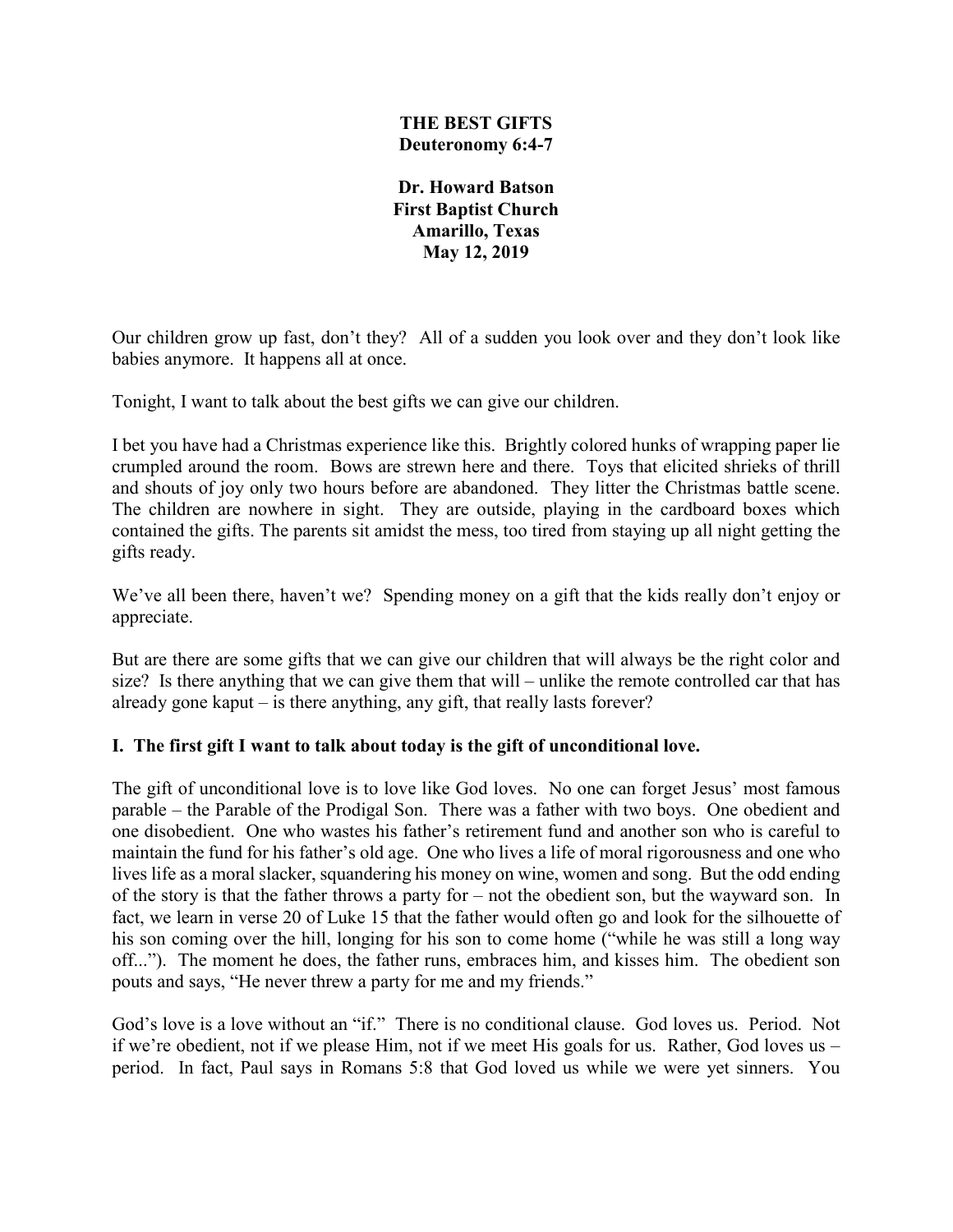remember Romans 5:8, "But God demonstrates His own love toward us in that while we were yet sinners, Christ died for us." There is no place where you can live beyond God's love.

Mothers, how are you loving your children? Fathers, how are you loving your children?

There are some of you here today with adult children. You have to love them no matter what. You can be disappointed. You can set them free. But you have to love them no matter what.

By our actions and by our words, we write across their hearts memories in indelible ink. We write messages that will be with them for the rest of their lives. The only question is: What will we write? Will we write, "I love you, no matter what"? For only when we love them that way will they ever understand a God who loves them even in the midst of their sin.

#### **II. Give your children the gift of your time.**

# **Social scientists, John Defrain and Nick Stinnett, asked 1,500 children, "What do you think makes a happy family?" The most frequently offered answer was "doing things together." Your children spell love T-I-M-E. (***Focus on the Family Bulletin***, December 1995)**

You need to ask yourself this morning, "How will I evaluate my current use of time in ten or twenty years?" I have never, at the end of a lifetime, had someone who worked sixty hours a week at the office say, "You know, I really wish I had worked sixty-five hours per week." I've never had anyone say, "I wish I'd kept my house more thoroughly clean." But I have had many people say, "I wish I had spent more time with my children – dreaming their dreams, playing their games, talking – just being together."

"How about tomorrow, Sport?" But when tomorrow arrives, the kid won't be asking us to play catch. He'll be asking us for tuition money to the university.

Frederick Buechner wrote, "As the children started leaving home for lives of their own, they left their empty rooms behind so that emptiness is another of the things the house became full of – beds rarely slept in any more, closet doors rarely opened. Any fool knows that when you have children your whole life changes, but I was a fool who never realized the extent to which when you have your children no longer your life changes again and almost more radically."

There is another gift we can give our children.

# **III. The gift of listening.**

We have to learn to listen, don't we?

We all want to be heard. And our children really want to be heard by us.

When my oldest daughter, Ryan, was little, and she wanted to talk to me, she would take both of her hands, put them on each side of my head, turn my face directly toward hers, and say "Daddy,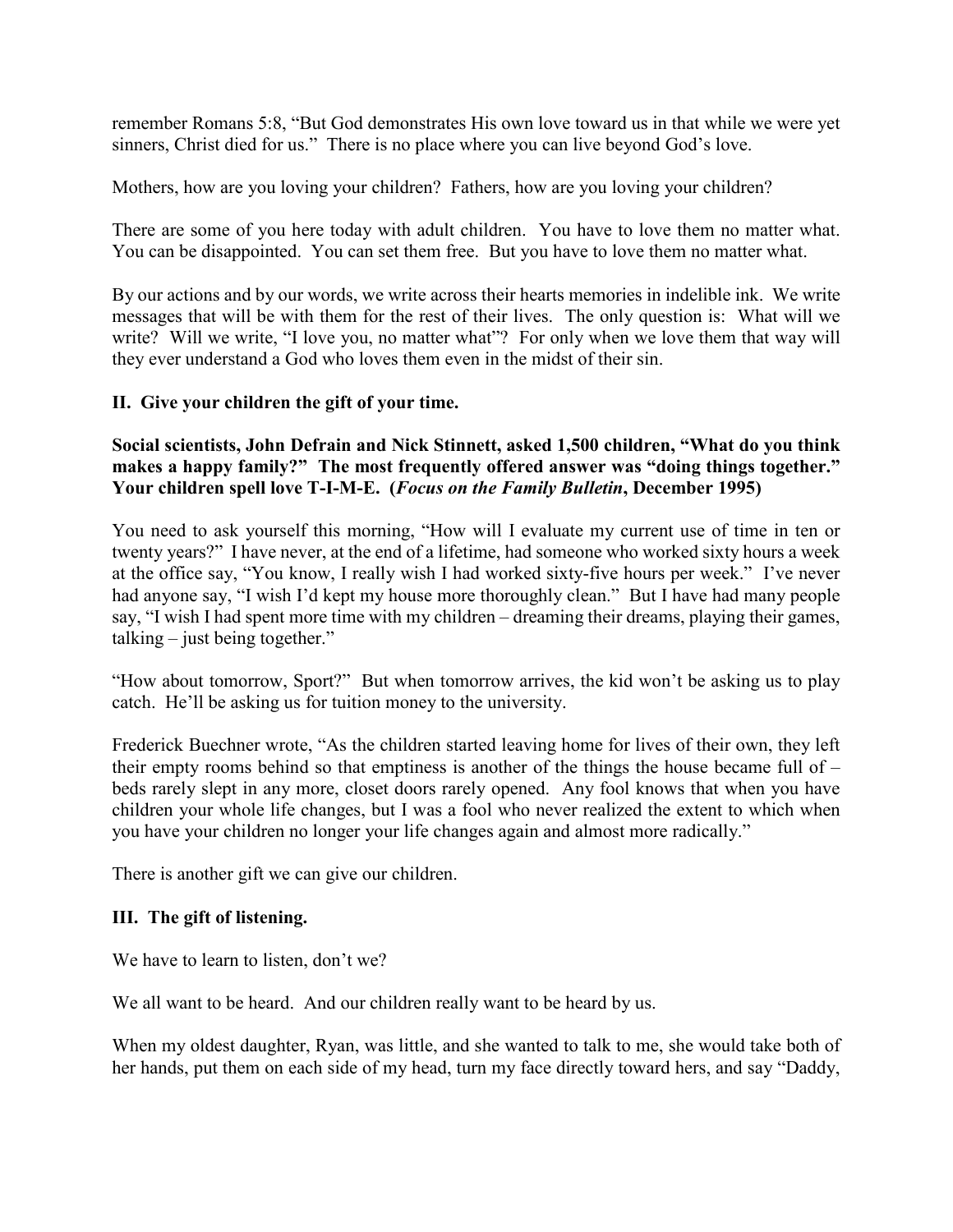I've got to ask you something." Noticing that she was developing this habit, I inquired as to why she felt like she had to have her hands of my face and turn my head when she asked me to listen.

"Because you don't listen when you don't look at me, Daddy."

It really wasn't completely true – I can look the other way and still listen. But she didn't feel as if I was listening.

Our children want to be heard – to know they have your ear and, thus, they have your heart.

It's amazing how often we ask our children questions, and then we don't really stop to listen to their answers.

Hugh Downs told a great story about listening. Years ago, when he was working in radio, he watched an experienced colleague interview a man who had escaped from a Kremlin prison. The man told how it had taken him months to tunnel out. He dug and he dug, and he ate the dirt that he dug. When he figured that his tunnel was outside the prison walls, he began digging upward, trying to reach the surface. One midnight, he was finally ready to break through. He tunneled through a wooden platform above his head. Then he told the interviewer, "When I put my head through the hole, I suddenly realized that I was in the middle of Josef Stalin's office." The interviewer paused at that point in the interview and said, "So, do you have any hobbies?" He wasn't listening! This seasoned veteran wasn't paying attention to the man to whom he was asking questions. Hugh Downs said that it taught him a tremendous lesson about the art of listening: listen when people talk.

In reality, I think we're worse at listening than we have ever been. While people are talking to us, we are texting or looking at our email. Have you ever talked to someone on the telephone and realized, at the end of the sentence, they haven't heard a word that you've said? They are pretending to be present for you. They are not really present because they are not really listening.

Listen to your children. Be present for your children.

There is another gift we can give our children.

# **IV. Give your children the gift of discipline.**

Unfortunately, many children do not hear much from their parents about how to live. They receive more messages from the world. Wise parents will not let the world tell their kids what to do. They will not be silent.

There was an article in the Journal of the *American Medical Association* (September 10, 1997, p. 823 and following) that reported the finding from a federally funded study, the most comprehensive survey ever done on American adolescents It involved more than 12,000 students, grades 7-12, and the bottom-line story is this: the researchers found that if parents expect their teens to get good grades, to refrain from sex, those expectations actually influence adolescents'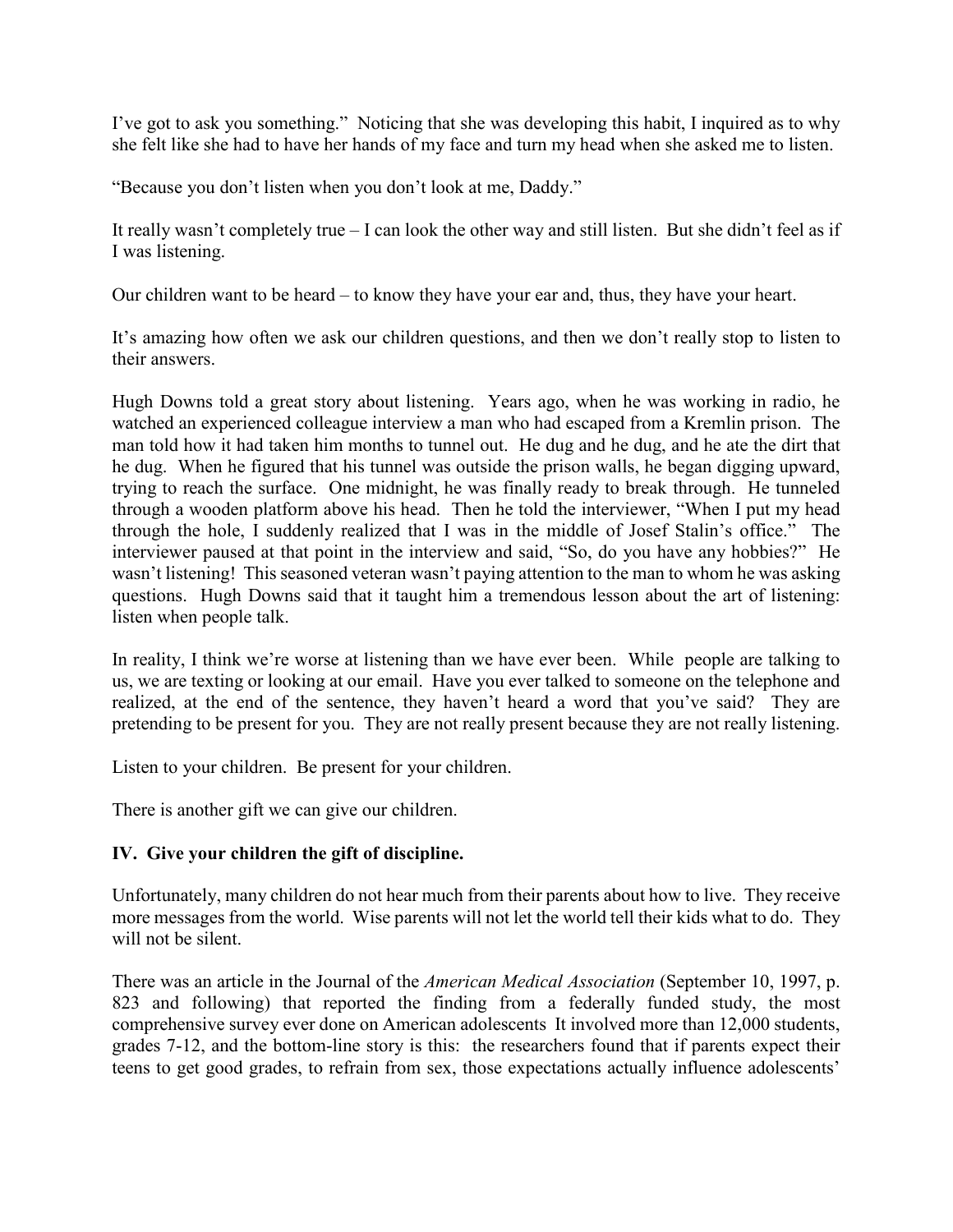behavior powerfully. Regardless of family income, race, or single or dual parent situations, the result was the same.

As I poured over the pages of this study, what we have is a whole committee of Ph.D.s and MDs telling us what we as the church have known all along. Parents need to set high standards and expect moral behavior form their children, and their expectations will make a profound difference. We must give our children a moral voice. We must teach them a disciplined lifestyle.

The art of parenting is the art of knowing when to hold our children's feet to the fire. That is, when to allow them to suffer the consequences for their actions and, at the same time, knowing when to extend to them the gift of grace. There are times for both. The fathering of God in scripture shows us that.

# **V. Another gift for our children is the gift of grace.**

When one of my very best friends had a young son, his son continued in a behavior that his father had warned him would lead to a spanking. Despite his father's warnings and the clarity of the consequences, the boy got caught in the behavior again. It was a long ride home from the place of the offense to the house for correction. The boy knew he had been caught, and he knew the consequences were clear.

The boy was wailing and crying, wailing and crying. The pastor father said to his son in the backseat, "Son, I want to teach you the word 'grace.' It's going to be a very important lesson for you, and sometime you will give grace to someone else. You knew what I expected you to do. You knew the consequences if you didn't obey daddy. But you did it anyway. Therefore, you and I both know I owe you a spanking. But because I want you to understand what grace means, I'm going to let it go this one time. I'm going to act as if you didn't even do it, and I hope you learn your lesson to never do it again. Do you understand me, son?"

"Yes," his son Hunter said. "Yes, Daddy, I understand."

As they drove down the road, his son started crying louder and louder. He said, "Son, I thought you understood grace. I told you I'm not going to spank you when we get home. Why are you crying?"

And he said, "I'm crying because I'm just so happy about grace."

I'm happy about grace, too – grace in my relationship with God, grace in my relationship with others around me, and grace that I can extend in my relationship to my children.

# **VI. Give your child your faith.**

#### Deuteronomy 6:4-7

Hear, O Israel! The Lord is our God, the Lord is one! You shall love the Lord your God with all your heart and with all your soul and with all your might. These words, which I am commanding you today, shall be on your heart. You shall teach them diligently to your sons and shall talk of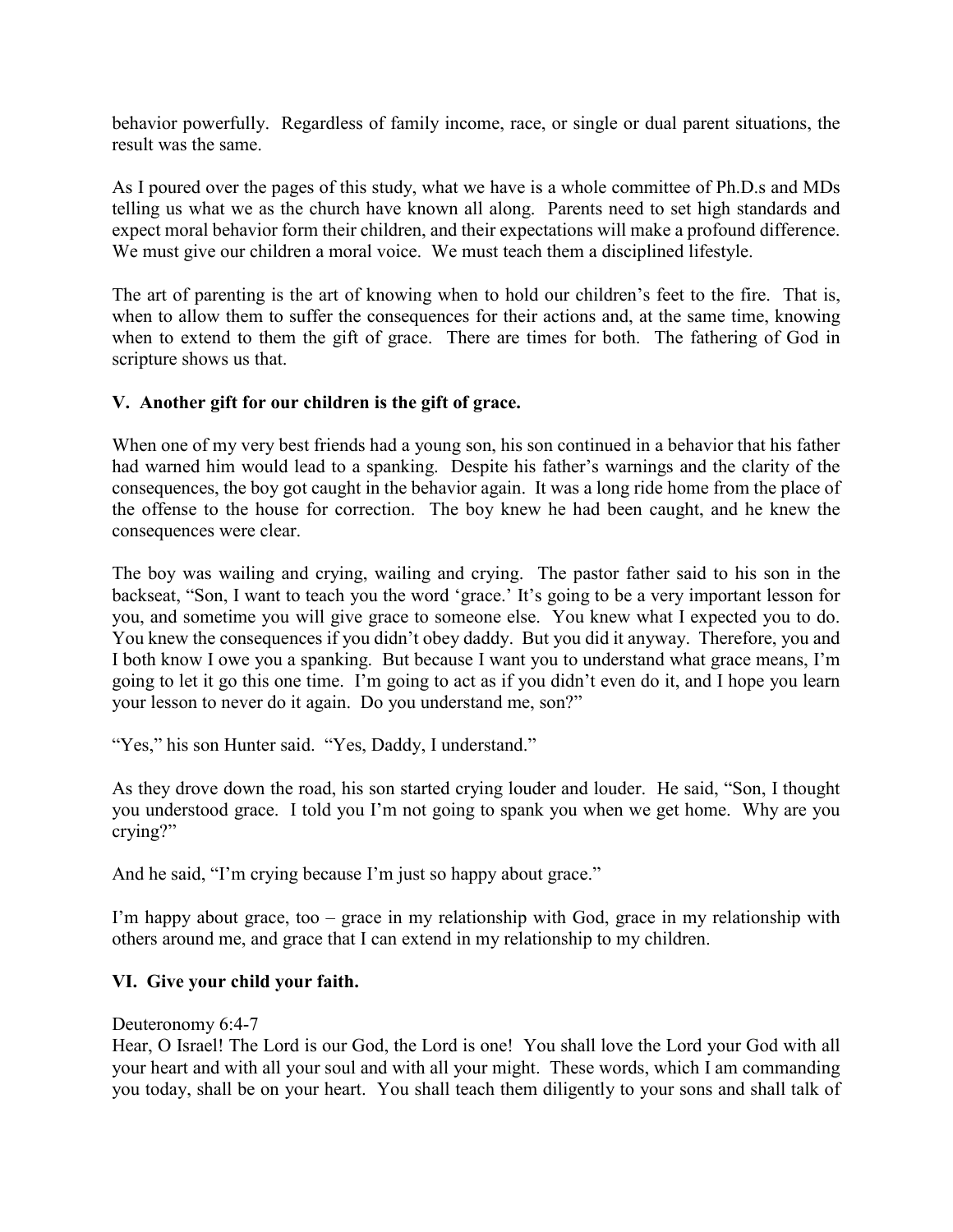them when you sit in your house and when you walk by the way and when you lie down and when you rise up.

Deuteronomy 5 contains the Ten Commandments. Chapter 6 serves in the *Shema* as the essence of the commandments of God.

It was the responsibility (vs. 6-9) for the father to educate the son, and the son the grandson, so that the Covenant might never be forgotten. Deuteronomy 6 calls for us to hand our faith to our children.

Look at Deuteronomy 6:20-21

When your son asks you in time to come, saying, "What do the testimonies and the statutes and the judgments mean which the Lord our God commanded you?" then you shall say to your son, "We were slaves to Pharaoh in Egypt, and the Lord brought us from Egypt with a mighty hand."

You know, our children do ask about those traditions, don't they? I remember when my daughter Jordan, who is now an adult, sat in the sanctuary for her first Sunday night service. And I baptized. I had never talked to her about baptism before – I mean, she was only three or four. After the service, she was walking with me, hand-in-hand, to the car, and she said, "What were you doing? You put those boys in the water up there. What was going on?" Can you imagine walking into a room, not even knowing there is a swimming pool in the room, and, all of a sudden, your dad walks out in the water and he takes a little boy and dunks him under the water and yanks him up. Dunks another and yanks him up. "Daddy, what were you doing? That's crazy."

"Oh, this is what I was doing. Christ died for us. Christ arose." It gave me a chance to explain.

It will happen, says the writer of Deuteronomy, that your child, your son – and, of course, I would add daughters – will ask at some moment, "What's this all about?"

Faith. Tradition. Covenants. Generations.

The Passover Meal in ancient Israel did much of the same thing. The sharing of the meal is acting the story, as fathers explain the meaning of the elements of the ceremony to their children. The children ask, "Why do we eat bitter herbs?" and you reply, "Because they represent the pain that our people bore on their backs at the hands of the Egyptians." When they ask, "Why do we eat in a hurry? Why do we keep our robes tied high and our sandals on our feet?" you answer your children, "Because it's the night of the Lord's Passover. When the Lord strikes the first born of the Egyptians, we must be ready to go, to move."

Just like the Israelites of old, it is our duty to pass our faith to our children. The greatest gift you can give your children is your faith. Yet, I fear that many of us are failing at our most important task.

What is your ultimate goal for your sons and your daughters? At the end of the day, when your parenting task is over, when you sit back and they are making their own decisions, what is your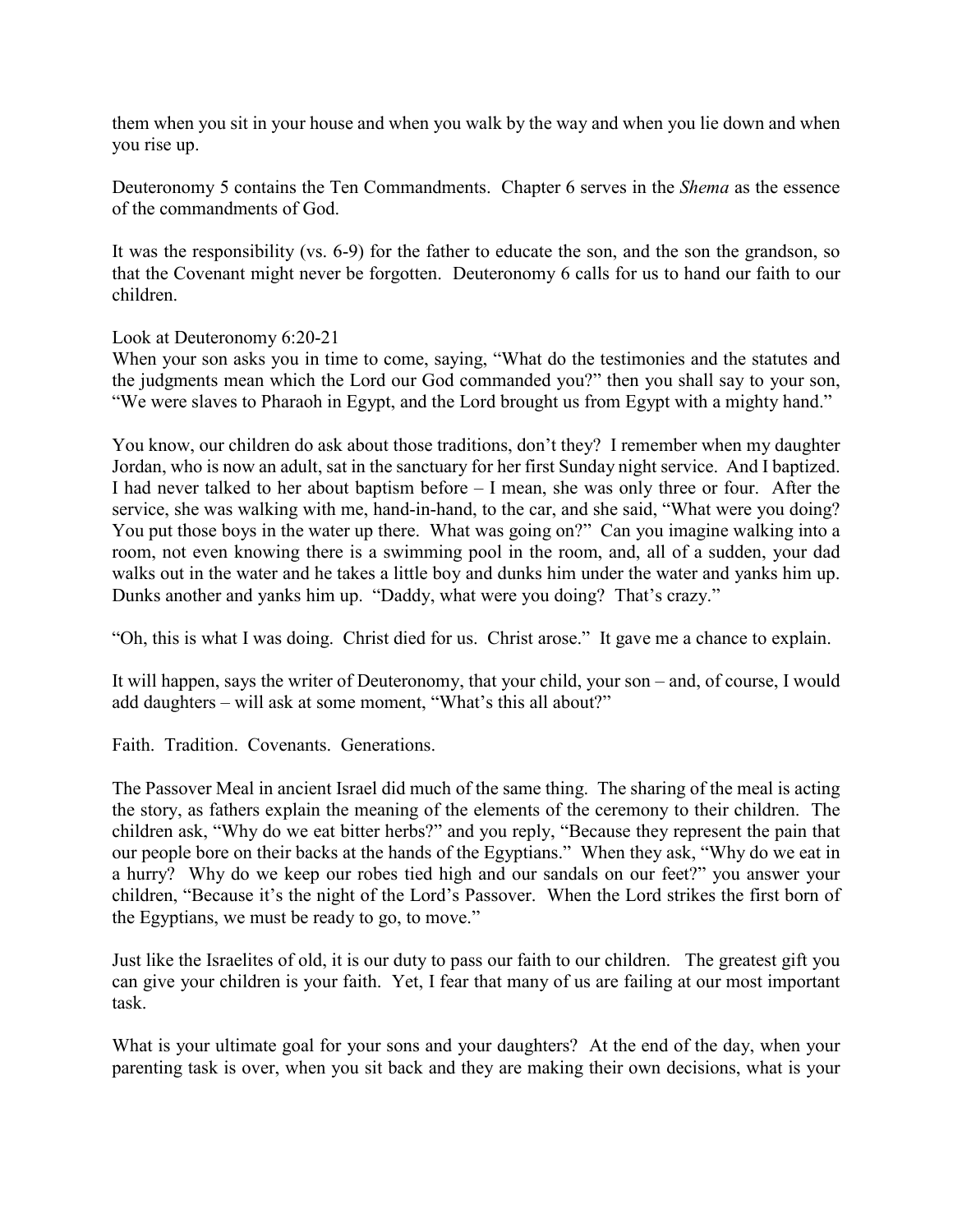ultimate goal? What is the destination point for your son? What is the ultimate goal for your daughter?

I would say if you ask America what is the goal for your children, it would be to be a professional athlete. That seems to be where we put our priority in regard to our children. We conduct our lives and spend our children's time and our money as if our real ultimate goal for him or her is to be a professional soccer, volleyball, basketball, or football player, or rich, or famous.

But what if we made the ultimate goal for our son or our daughter to be a dedicated follower of Jesus? Now, that would be a good goal, wouldn't it? If she becomes a dedicated follower of Jesus, if he becomes a dedicated follower of Jesus, that's all that ultimately matters, isn't it? And all the other goals that we have created for our children for our own sense of self-esteem are false goals, or secondary goals at best.

Eventually the violin will gather dust, and he will not be a concert violinist. Eventually the cleats are going to hang in the basement. But I fear, along the way of the violin and the cleats, we may miss the most important goal of all.

Now, you may think I'm being silly, but let me give you a test. Would you allow your child to miss every other math class in Algebra I? "I know the class is five days a week, honey, but if you'd just make two or three of those a week, that would be good. I think you'll be really good at algebra if you'd just go twice a week. I know it's five days, but that's ridiculous. Just go two days a week, three days a week. That'll do it." You would never do that to your child, because your child would fall behind in algebra.

Or what if your son was on the football team. Could you imagine saying to the coach, "We're really busy. We're going to make practice when we can. He's really smart; he'll catch up on the plays. Let's not make a big deal about it. We'll be there – oh, you know, off and on, off and on." Coach wouldn't put up with that for very long, would he? Your child would never receive playing time and most likely would be kicked off the team.

If we wouldn't let our daughter miss every other math class, and we wouldn't let our son miss every other football practice, why would any of us ever bring our child to church every other Sunday? You see the broken equation? Is math more important than learning about the Lordship of Jesus? Is volleyball practice more important than having our kids in children's choir to learn the songs of faith?

You know, I used to have a theory when it comes to the dental hygienist. It didn't work. If you know you're getting your teeth cleaned in two weeks, start flossing. Get on it. They'll never know. In two weeks you'll catch up, right? The hygienist I go to asks the question, "How often are you flossing?" "Oh, every day" – for the past two weeks. And she says, "Huh?"

The point is this: You can't make it up at the end, can you? Yet, somehow, what you and I have fooled ourselves into thinking is that because our parents brought us to church every week, our children are going to simply inherit our faith and values. They're not. You must give the gift of faith to the next generation.